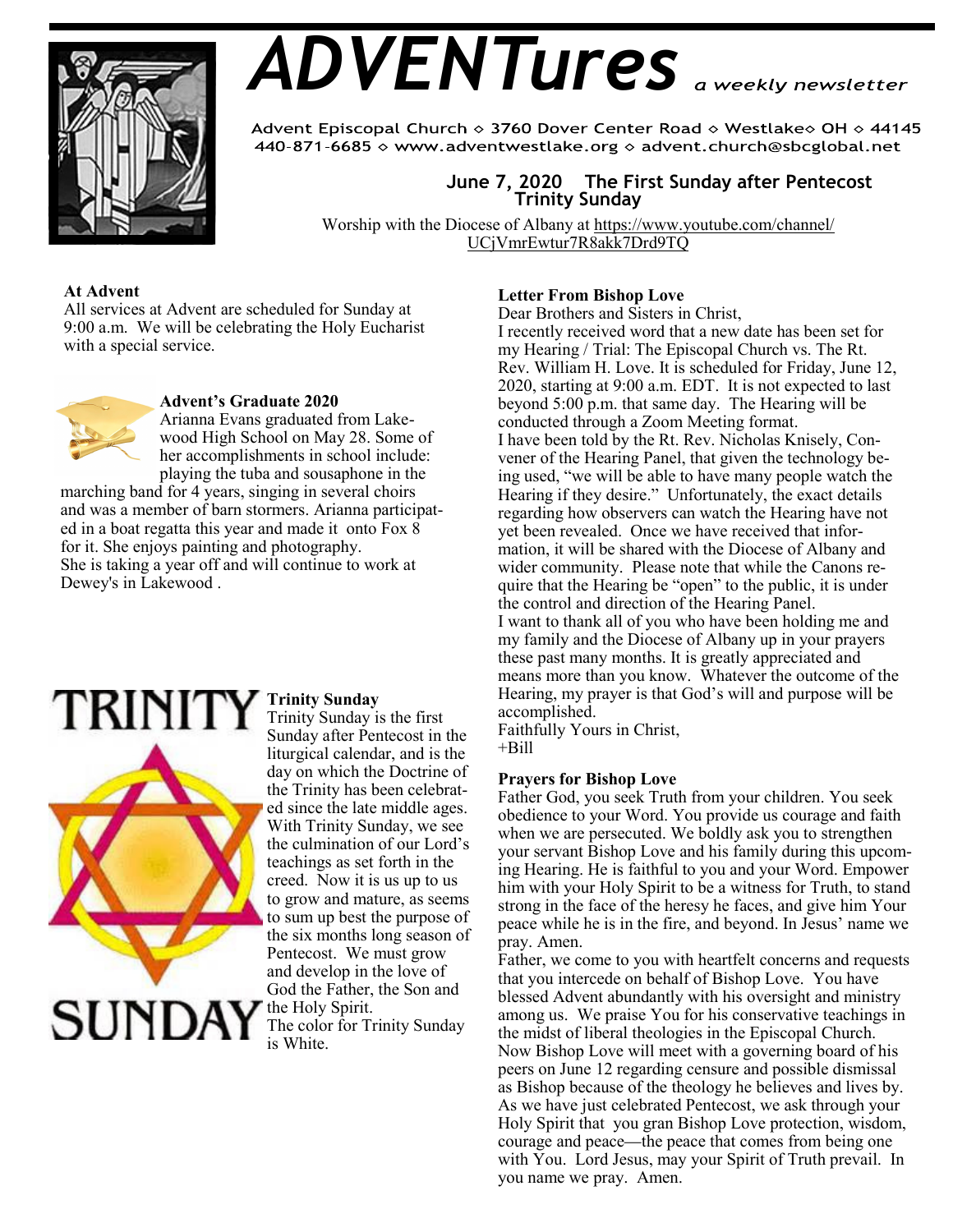## **This Week at Advent**

|             | <b>Sunday, June 7 Trinity Sunday</b>       |
|-------------|--------------------------------------------|
| $9:00$ a.m. | <b>Holy Eucharist</b>                      |
| $3:00$ p.m. | <b>Memorial Service for Margaret Wells</b> |

#### **Monday, June 8**

#### **Wednesday, June 10**

| $7:00$ a.m. | Men's Bible Study at Advent    |
|-------------|--------------------------------|
| $9:00$ a.m. | Wednesday Morning Prayer Group |
| $7:00$ p.m. | The Praise Community           |

#### **Thursday, June 11** Dar's Happy Hour Zoom meeting

## **Sunday, June14**

 **9:00 a.m. Holy Eucharist**

## **Prayer Request**

| <b>Health and Recovery</b>                    |                    |                      |  |  |
|-----------------------------------------------|--------------------|----------------------|--|--|
| Lillian Kwasny                                | Dave Luptak        | Joan Joye            |  |  |
| Mary Lou Dixon                                | Marilyn Decker     | Velta Sanborn        |  |  |
| <b>Bob Allen</b>                              | Karen Zolar        | Rose Walker          |  |  |
| <b>Barb Frank</b>                             | Lois Zolar         | Arthur Beel          |  |  |
| Michael Uhrich                                | <b>Sharon Rice</b> | George Belinsky      |  |  |
| Bill & Judy Arkley                            | <b>Steve Boyce</b> | <b>Shirley Moore</b> |  |  |
| <i>Friends of Advent</i>                      |                    |                      |  |  |
| Toni Kulma, wife of Pastor Kulma              |                    | Fr. Richard Lutz     |  |  |
| Ken and Jim                                   |                    | Richard Ward, Jr     |  |  |
| Eliza Jennings residents                      |                    |                      |  |  |
| Trevor, grandson of Art Beel                  |                    |                      |  |  |
| Pastor Joyce Williams, friend of Bev Cummings |                    |                      |  |  |
| Stella, friend of Bev Cummings                |                    |                      |  |  |
| Tom and Betty Clark                           |                    |                      |  |  |
| <b>Safety Protection</b>                      |                    |                      |  |  |
| David Arkley, Detective for Cleveland Police  |                    |                      |  |  |

 Son of Bill & Judy Arkley Rachel Moffitt, ER Nurse daughter of Bill & Judy Arkley

*Please contact the church office if you would like your name added or removed from our list.*

## **Invitation for all Advent members**

The choir has been zooming every Thursday evening from 7:00 p.m.—8:30 p.m..

We really see zoom as an extended ministry to the Church, and would like to invite anyone who would feel a need to connect, to join us.

All you need to do is:

1. Download Zoom to their device; computer, tablet, IPad or cell phone.

2. Send me their email address, and I'll send them the link to join us. (sisdar@aol.com)

We call it, "Dar's Happy Hour". We bring a beverage and snack, talk and pray. Hope to see you Thursday!

Dar Khoury

**Server Schedule Today, June 7**

**9:00 a.m.** 

**Assistant** Kathleen Huffman

**Lector** Kathleen Huffman

# **Prayers of the People** Kathleen Huffman (Form 4)

**Ushers** Peter Meckes & Teddi Augustine

**Intercessory Prayer** Ray Busony

**Altar Guild** 

**Close Advent** Ray Busony

**Counter** Anne Crothall (6/8)

## **Next Sunday, June 14**

## **9:00 a.m.**

**Assistant** Marcia Duennes

**Lector** Marcia Duennes

**Prayers of the People** Marcia Duennes (Form 5)

**Ushers** Jan & Jerry Nagy

**Intercessory Prayer** Bev Cumming

## **Altar Guild**

**Close Advent** Peter Meckes

**Counter** Marcia Duennes (6/15)

# **Birthdays and Anniversaries**

- **APRIL**
- 6 Barb Frank
- Scott Medley
- 7 Bun Blossom 21 Bunny Meriam
- 25 Arianna Evans

## **MAY**

- 1 Denise Geyer-Keller
- 11 John Urbas
- 16 Gus Cratcha
- 22 Jerry Nagy
- 28 Paul Koszkalda
- 9 Barbara Gage 14 Lewis Meriam
- 
- 16 Bruce Finch

**JUNE**

6 Richard & Linda McCormick

 **May**  9 Jerry & Jan Nagy

**APRIL**

8 Jeff & Tracey Medley 15 Art & Kay Beel

- 26 Joan Joye
- 

 **JUNE**